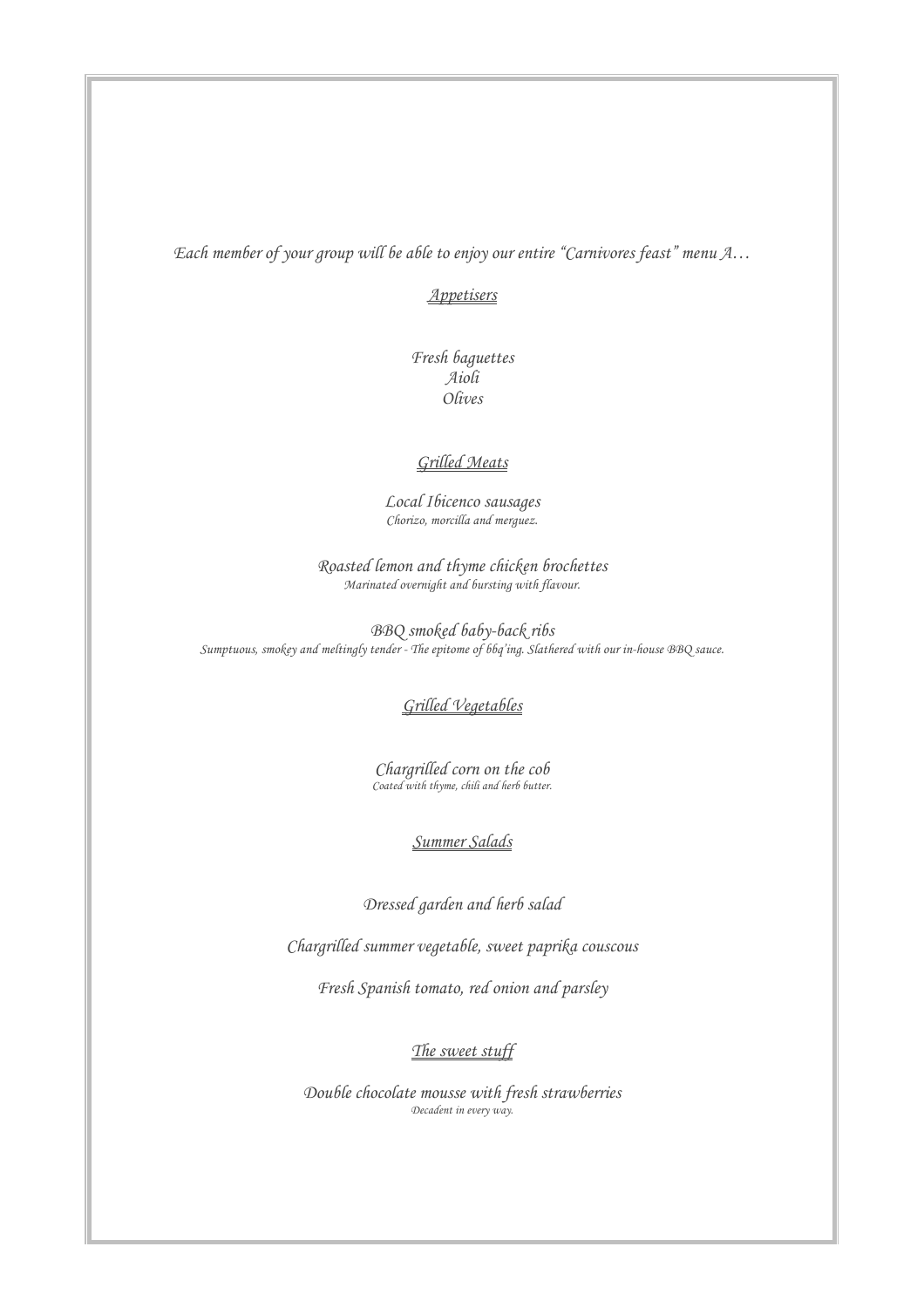*Or each member of your group can feast on our "Surf and Turf" style menu B…*

### *Appetisers*

*Fresh mixed breads Aioli Marinated olives* 

### *Grilled Meats*

*Smoked chipotle pepper chicken on the bone Hot, sticky, spicy, and succulent. The organic chicken was built for the bbq.*

*Galician beef sirloin Grass fed and dry aged for a minimum of 28days makes for happy eaters.*

### *Grilled Fish*

*Chili and garlic king prawns De-veined but with shell on, ensures maximum lusciousness and laced with in-house chili sauce.*

# *Grilled Vegetables*

*Roasted Beetroot Nestled on a horseradish mousse and topped with toasted hazelnuts.*

### *Summer Salads*

*Warm baby potatoes tossed with a sun-blushed tomato, black olive and red pepper tapenade*

*Chilled tender French bean, crunchy toasted cashews and sweet slow roasted red onion*

*Fresh Spanish tomatoes, torn buffalo mozzarella, with basil and rocket. Fnished with a sweet balsamic glaze*

# *The sweet stuff*

*Chilled lime cheesecake Accompanied with a mixed fruit compote.*